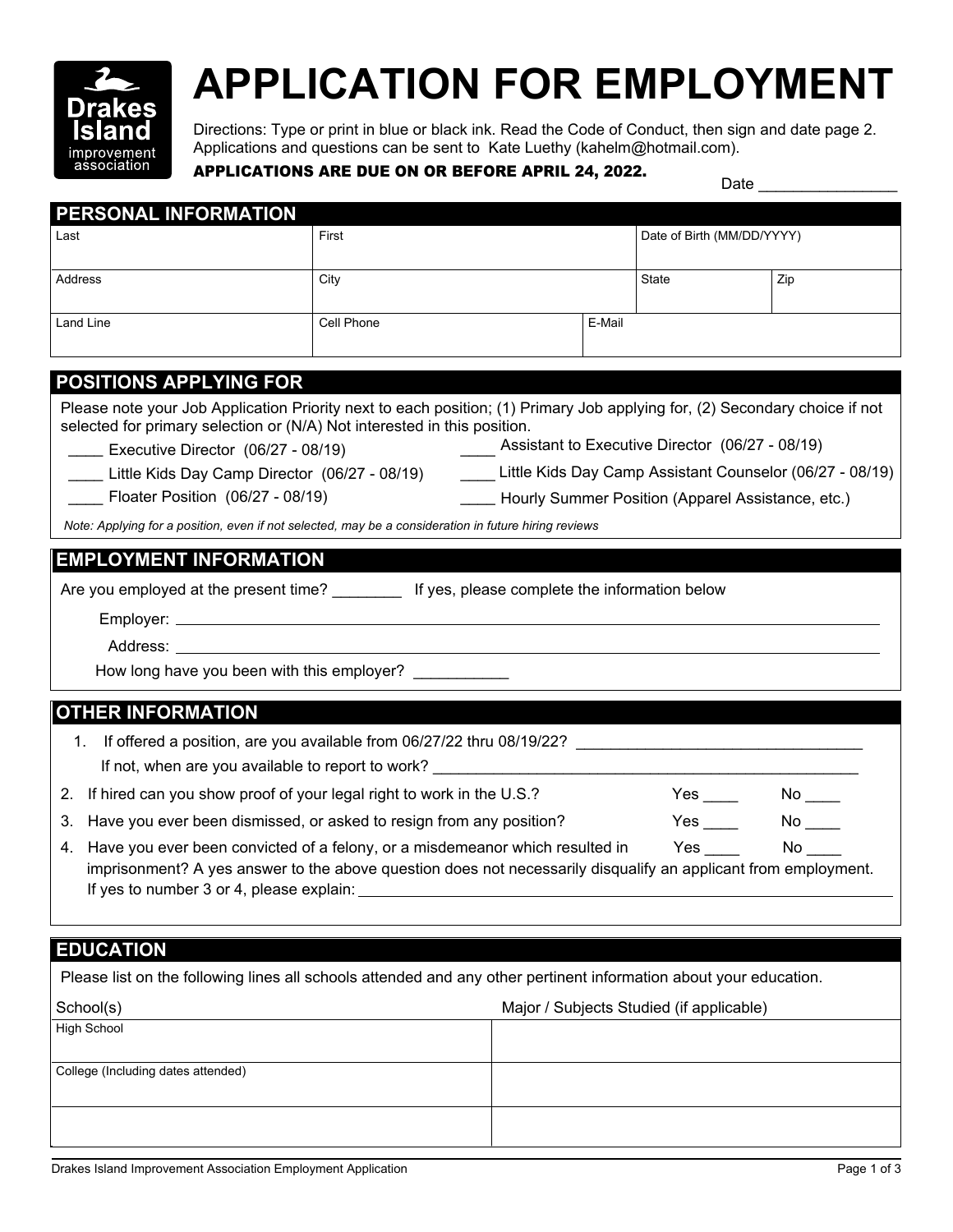| <b>EMPLOYMENT EXPERIENCE</b> (List most recent experience first) |  |  |  |  |  |  |
|------------------------------------------------------------------|--|--|--|--|--|--|
| Position(s) Held<br>Dates (Start - End)                          |  |  |  |  |  |  |
|                                                                  |  |  |  |  |  |  |
|                                                                  |  |  |  |  |  |  |
|                                                                  |  |  |  |  |  |  |
|                                                                  |  |  |  |  |  |  |
|                                                                  |  |  |  |  |  |  |
|                                                                  |  |  |  |  |  |  |
|                                                                  |  |  |  |  |  |  |
|                                                                  |  |  |  |  |  |  |

## **REFERENCES**

| Name & Address (include City, State, Zip) | Phone Number | Relationship to Applicant |
|-------------------------------------------|--------------|---------------------------|
|                                           |              |                           |
|                                           |              |                           |
|                                           |              |                           |
|                                           |              |                           |
|                                           |              |                           |
|                                           |              |                           |

## **Drakes Island Improvement Association Code of Conduct**

If I am employed, as a condition of employment, I agree to or acknowledge the following:

- 1. Assist both Directors in implementing programs and activities for campers.
- 2. Teach or demonstrate sports, games, arts & crafts, etc.
- 3. Help implement safety procedures during all activities and always be thinking "Safety First."
- 4. Make suggestions for activities or for improvements.
- 5. Attend training sessions if necessary.
- 6. Take all assignments seriously.
- 7. Wear appropriate clothing which also does not advertise tobacco/alcohol products while at day camp or the community house.
- 8. Follow the camp schedule at all times as outlined in the job description under which I am employed. Any deviation from the schedule must be approved first by the Executive Director and then by the President.
- 9. Alcohol, tobacco, and drugs are prohibited on DIIA grounds. Additionally, if I am under the age of 21, I will not consume alcohol on Drakes Island, and I will also abide by other State and/or Federal laws.
- 10. I will not use abusive language or profanity while in the employment of the DIIA and I will also act to deter or stop bullying or other inappropriate conduct whenever I see it.
- 11. I acknowledge that I am a mentor for young children who model their behavior after my behavior and actions. I will always show respect for other campers, camp staff, and DIIA property.

I understand and agree with the conditions above. I also understand that failure to comply may result in immediate dismissal from employment.

*Signature Date*